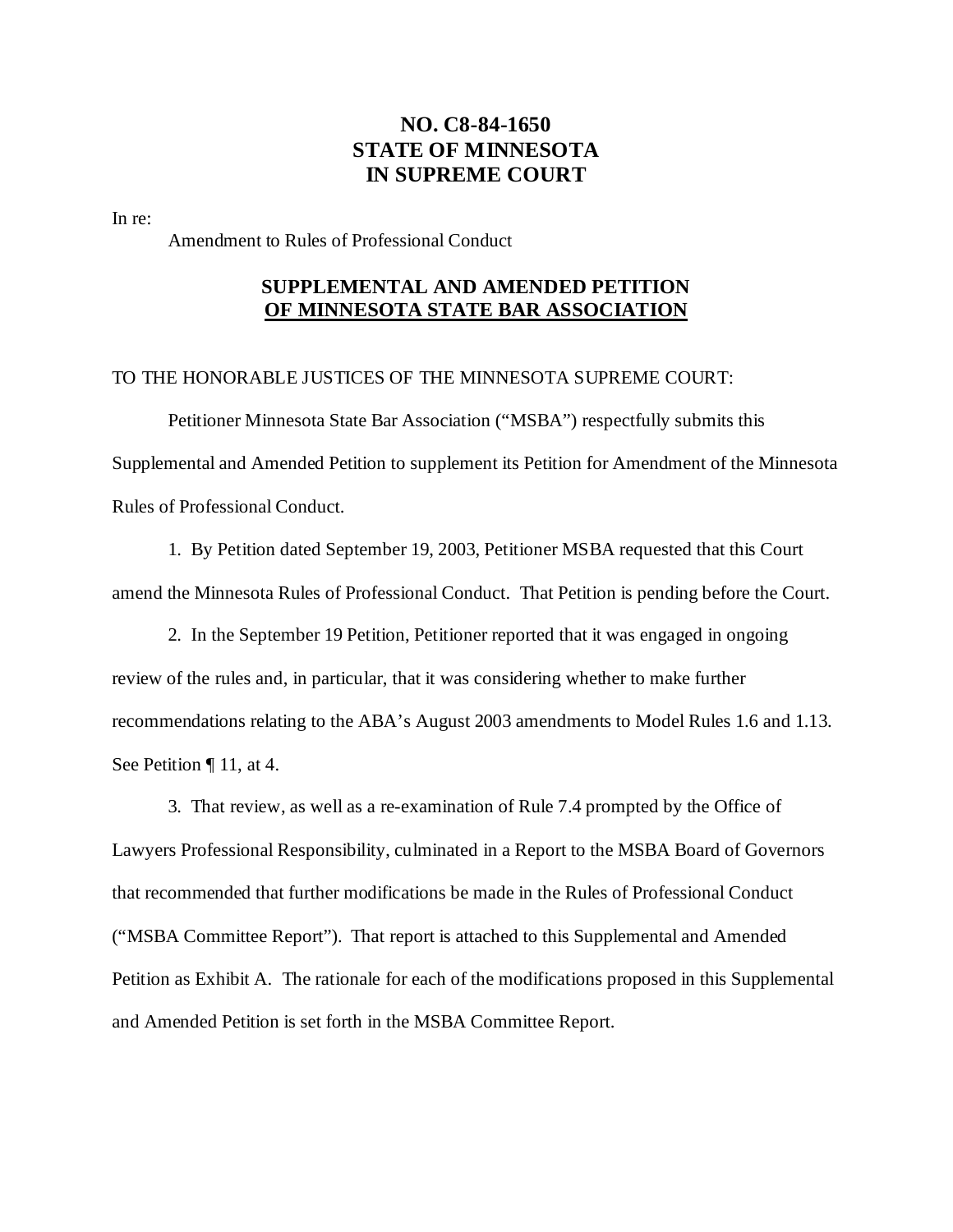4. On December 5, 2003, the MSBA Board of Governors met and approved the recommendations made in the MSBA Committee Report and authorized the filing of this Supplemental and Amended Petition.

5. Petitioner MSBA believes the further modifications to the rules are appropriate and

should be made as part of the comprehensive changes proposed in the September 2003 Petition.

6. Accordingly, Petitioner requests that the Court replace the requested language of

proposed Rule 1.6(b)(4) so it reads as follows (all marking of the changes recommended in this

Supplemental Report compare the recommended language to the language proposed in the

September 2003 Petition):

 (4) the lawyer reasonably believes the disclosure is necessary to prevent the commission of a fraud that is reasonably certain to result in substantial injury to the financial interests or property of another and in furtherance of which the client has used or is using the lawyer's services or to prevent the commission of a crime.

7. Petitioner requests that the Court modify the requested language of proposed Rule

1.13 and its Comments to read as follows:

<sup>5</sup> **RULE 1.13: ORGANIZATION AS CLIENT**

6

<sup>7</sup> (a) A lawyer employed or retained by an organization represents the organization acting through <sup>8</sup> its duly authorized constituents.

9

 (b) If a lawyer for an organization knows that an officer, employee or other person associated with the organization is engaged in action, intends to act or refuses to act in a matter related to the representation that is a violation of a legal obligation to the organization, or a violation of law <sup>13</sup> which that reasonably might be imputed to the organization, and that is likely to result in substantial injury to the organization, then the lawyer shall proceed as is reasonably necessary in <sup>15</sup> the best interest of the organization. In determining how to proceed, the lawyer shall give due consideration to the seriousness of the violation and its consequences, the scope and nature of the <sup>17</sup> lawyer's representation, the responsibility in the organization and the apparent motivation of the <sup>18</sup> person involved, the policies of the organization concerning such matters and any other relevant considerations. Any measures taken shall be designed to minimize disruption of the organization and the risk of revealing information relating to the representation to persons outside the 21 organization. Such measures may include among others: (1) asking for reconsideration of the matter;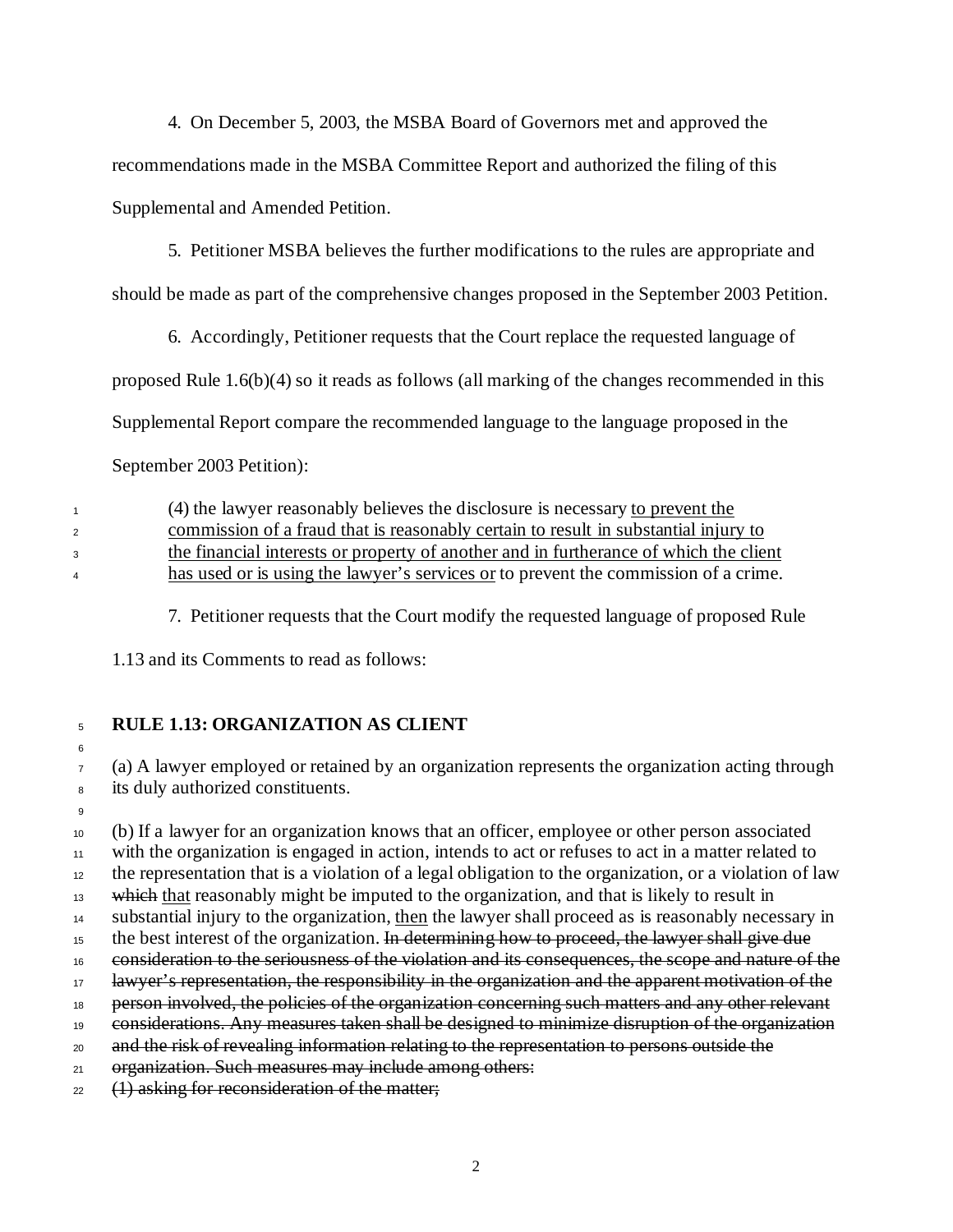- $(2)$  advising that a separate legal opinion on the matter be sought for presentation to appropriate
- 24 authority in the organization; and
- $25 \quad (3)$  referring
- Unless the lawyer reasonably believes that it is not necessary in the best interest of the
- 27 organization to do so, the lawyer shall refer the matter to higher authority in the organization,
- <sub>28</sub> including, if warranted by the seriousness of the matter, referral circumstances to the highest
- authority that can act on behalf of the organization as determined by applicable law.
- 
- (c) If, despite the lawyer's efforts in accordance with paragraph (b), the highest authority that can
- act on behalf of the organization insists upon or fails to address in a timely and appropriate
- 33 manner an action, or a refusal to act, that is clearly a violation of law, a violation of law appears
- <sup>34</sup> likely, the lawyer may resign in accordance with Rule 1.16 and may disclose information in
- conformance with Rule 1.6.
- 
- (d) A lawyer who reasonably believes that he or she has been discharged because of the lawyer's
- actions taken pursuant to paragraph (b) or (c), or who withdraws under circumstances that
- require or permit the lawyer to take action under either of those paragraphs, shall proceed as the
- lawyer reasonably believes necessary to assure that the organization's highest authority is
- informed of the lawyer's discharge or withdrawal.
- $\left(\frac{d}{dt}\right)$  (e) In dealing with an organization's directors, officers, employees, members, shareholders or other constituents, a lawyer shall explain the identity of the client when the lawyer knows or reasonably should know that the organization's interests are adverse to those of the constituents with whom the lawyer is dealing.
- 

 

- $\leftrightarrow$  (e) (f) A lawyer representing an organization may also represent any of its directors, officers, employees, members, shareholders or other constituents, subject to the provisions of Rule 1.7. If the organization's consent to the dual representation is required by Rule 1.7, the consent shall be given by an appropriate official of the organization other than the individual who is to be represented, or by the shareholders.
- **Comment**

#### **The Entity as the Client**

- [1] An organizational client is a legal entity, but it cannot act except through its officers, directors, employees, shareholders and other constituents. Officers, directors, employees and shareholders are the constituents of the corporate organizational client. The duties defined in this Comment apply equally to unincorporated associations. "Other constituents" as used in this Comment means the positions equivalent to officers, directors, employees and shareholders held by persons acting for organizational clients that are not corporations.
- [2] When one of the constituents of an organizational client communicates with the organization's lawyer in that person's organizational capacity, the communication is protected by Rule 1.6. Thus, by way of example, if an organizational client requests its lawyer to investigate allegations of wrongdoing, interviews made in the course of that investigation between the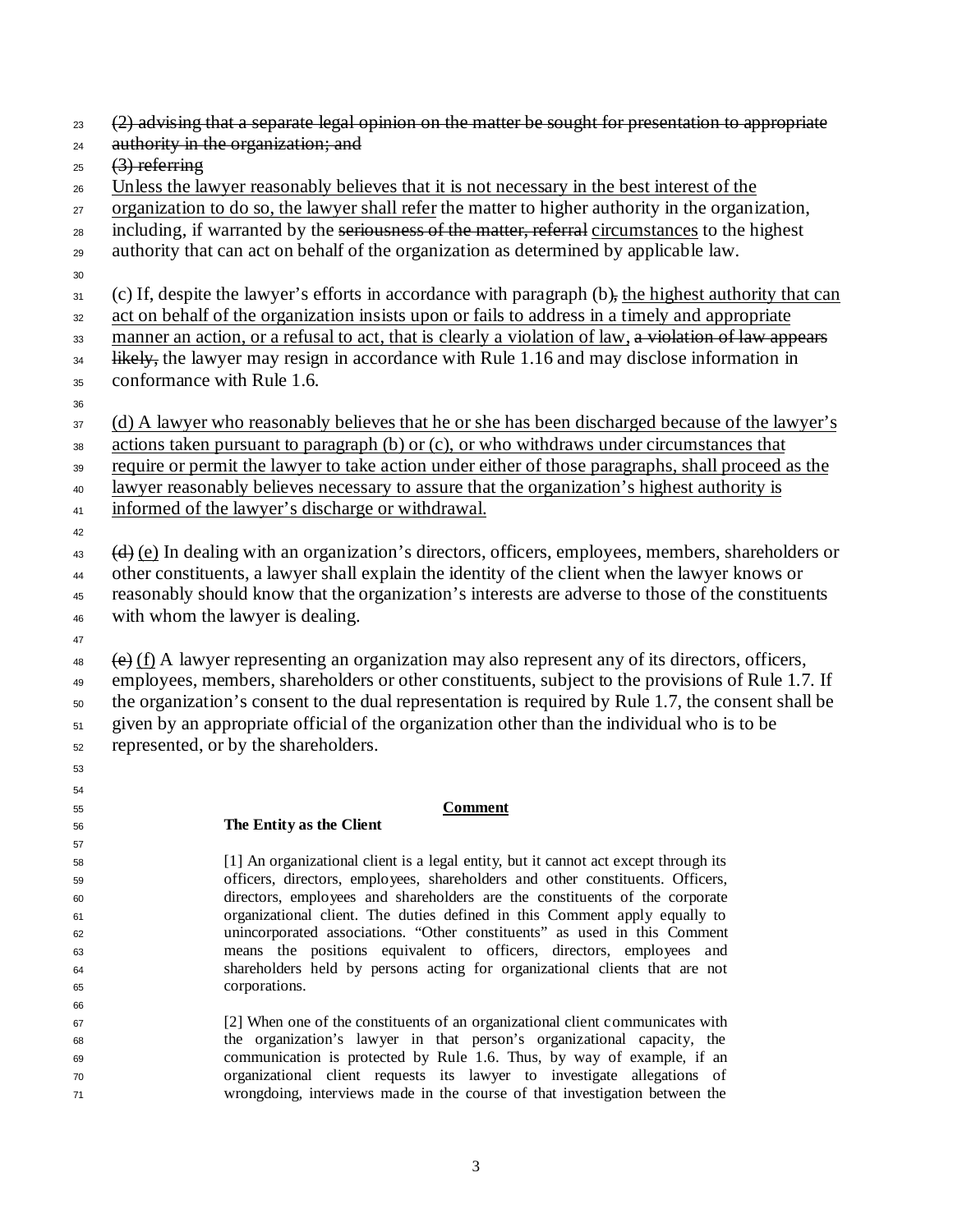lawyer and the client's employees or other constituents are covered by Rule 1.6. This does not mean, however, that constituents of an organizational client are the clients of the lawyer. The lawyer may not disclose to such constituents information relating to the representation except for disclosures explicitly or impliedly authorized by the organizational client in order to carry out the representation or as otherwise permitted by Rule 1.6.

 [3] When constituents of the organization make decisions for it, the decisions ordinarily must be accepted by the lawyer even if their utility or prudence is doubtful. Decisions concerning policy and operations, including ones entailing serious risk, are not as such in the lawyer's province. Paragraph (b) makes clear, however, that different considerations arise when the lawyer knows that the 84 organization is likely to may be substantially injured by action of an officer or other constituent that violates a legal obligation to the organization or is in violation of law that might be imputed to the organization the lawyer must proceed as is reasonably necessary in the best interest of the organization. As defined in Rule 1.0(f), knowledge can be inferred from circumstances, and a 89 lawyer cannot ignore the obvious. In such a circumstance, it may be reasonably necessary for the lawyer to ask the constituent to reconsider the matter. If that fails, or if the matter is of sufficient seriousness and importance to the organization, it may be reasonably necessary for the lawyer to take steps to have the matter reviewed by a higher authority in the organization. The stated policy of the organization may define circumstances and prescribe channels for such review, and a lawyer should encourage the formulation of such a policy. Even in the absence of organization policy, however, the lawyer may have an obligation to refer a matter to higher authority, depending on the seriousness of the matter and whether the constituent in question has apparent motives to act at variance with the organization's interest. Review by the chief executive officer or by the board of directors may be required when the matter is of importance commensurate with their authority. At some point it may be useful or essential to obtain an independent legal opinion.

 [4] In determining how to proceed under paragraph (b), the lawyer should give due consideration to the seriousness of the violation and its consequences, the responsibility in the organization and the apparent motivation of the person involved, the policies of the organization concerning such matters, and any other relevant considerations. Ordinarily, referral to a higher authority would be necessary. In some circumstances, however, it may be appropriate for the lawyer to ask the constituent to reconsider the matter; for example, if the circumstances involve a constituent's innocent misunderstanding of law and subsequent acceptance of the lawyer's advice, the lawyer may reasonably conclude that the best interest of the organization does not require that the matter be referred to higher authority. If a constituent persists in conduct contrary to the lawyer's advice, it will be necessary for the lawyer to take steps to have the matter reviewed by a higher authority in the organization. If the matter is of sufficient seriousness and importance or urgency to the organization, referral to higher authority in the organization may be necessary even if the lawyer has not communicated with the constituent. Any measures taken should, to the extent practicable, minimize the risk of revealing information relating to the representation to persons outside the organization. Even in circumstances where a lawyer is not obligated by Rule 1.13 to proceed, a lawyer may bring to the attention of an organizational client, including its highest authority, matters that the lawyer reasonably believes to be of sufficient importance to warrant doing so in the best interest of the organization.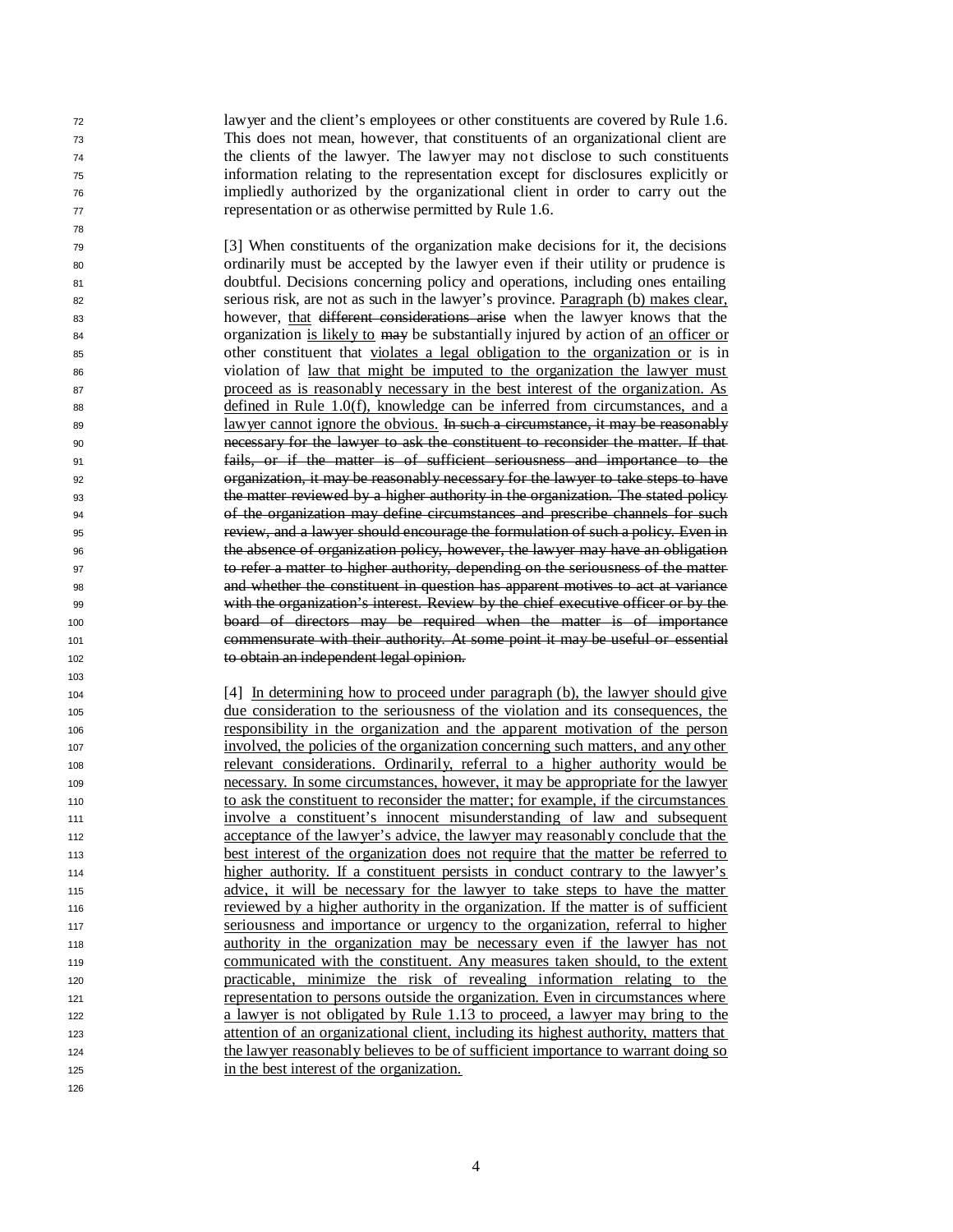[5] Paragraph (b) also makes clear that when it is reasonably necessary to enable the organization to address the matter in a timely and appropriate manner, the lawyer must refer the matter to higher authority, including, if warranted by the circumstances, the highest authority that can act on behalf of the organization under applicable law. The organization's highest authority to whom a matter may be referred ordinarily will be the board of directors or similar governing body. However, applicable law may prescribe that under certain conditions the highest authority reposes elsewhere, for example, in the independent directors of a corporation.

#### **Relation to Other Rules**

 [5] [6] The authority and responsibility provided in this Rule are concurrent with the authority and responsibility provided in other Rules. In particular, this Rule does not limit or expand the lawyer's responsibility under Rules 1.8, 1.16, 3.3 or 4.1. If the lawyer's services are being used by an organization to further a crime or fraud by the organization, Rule 1.2(d) can be applicable. Paragraph (c) of this Rule does not modify, restrict, or limit the provisions of Rule 1.6(b). Under paragraph (c), the lawyer may reveal confidential information only when the organization's highest authority insists upon or fails to address threatened or ongoing action that is clearly a violation of law. If the lawyer's services are being used by an organization to further a crime or fraud by the organization, 149 Rule 1.6(b) may permit the lawyer to disclose confidential information. In such circumstances Rule 1.2(d) may also be applicable, in which event, withdrawal 151 from the representation under Rule  $1.16(a)(1)$  may be required.

 [7] A lawyer who reasonably believes that he or she has been discharged because of the lawyer's actions taken pursuant to paragraph (b) or (c), or who withdraws in circumstances that require or permit the lawyer to take action under either of these paragraphs, must proceed as the lawyer reasonably believes necessary to assure that the organization's highest authority is informed of the lawyer's discharge or withdrawal.

#### **Government Agency**

 [6] [8] The duty defined in this Rule applies to governmental organizations. Defining precisely the identity of the client and prescribing the resulting obligations of such lawyers may be more difficult in the government context and is a matter beyond the scope of these Rules. See Scope [18]. Although in some circumstances the client may be a specific agency, it may also be a branch of government, such as the executive branch, or the governme nt as a whole. For example, if the action or failure to act involves the head of a bureau, either the department of which the bureau is a part or the relevant branch of government may be the client for purposes of this Rule. Moreover, in a matter involving the conduct of government officials, a government lawyer may have authority under applicable law to question such conduct more extensively than that of a lawyer for a private organization in similar circumstances. Thus, when the client is a governmental organization, a different balance may be appropriate between maintaining confidentiality and assuring that the wrongful act is prevented or rectified, for public business is involved. In addition, duties of lawyers employed by the government or lawyers in military service may be defined by statutes and regulation. This Rule does not limit that authority. See Scope.

**Clarifying the Lawyer's Role**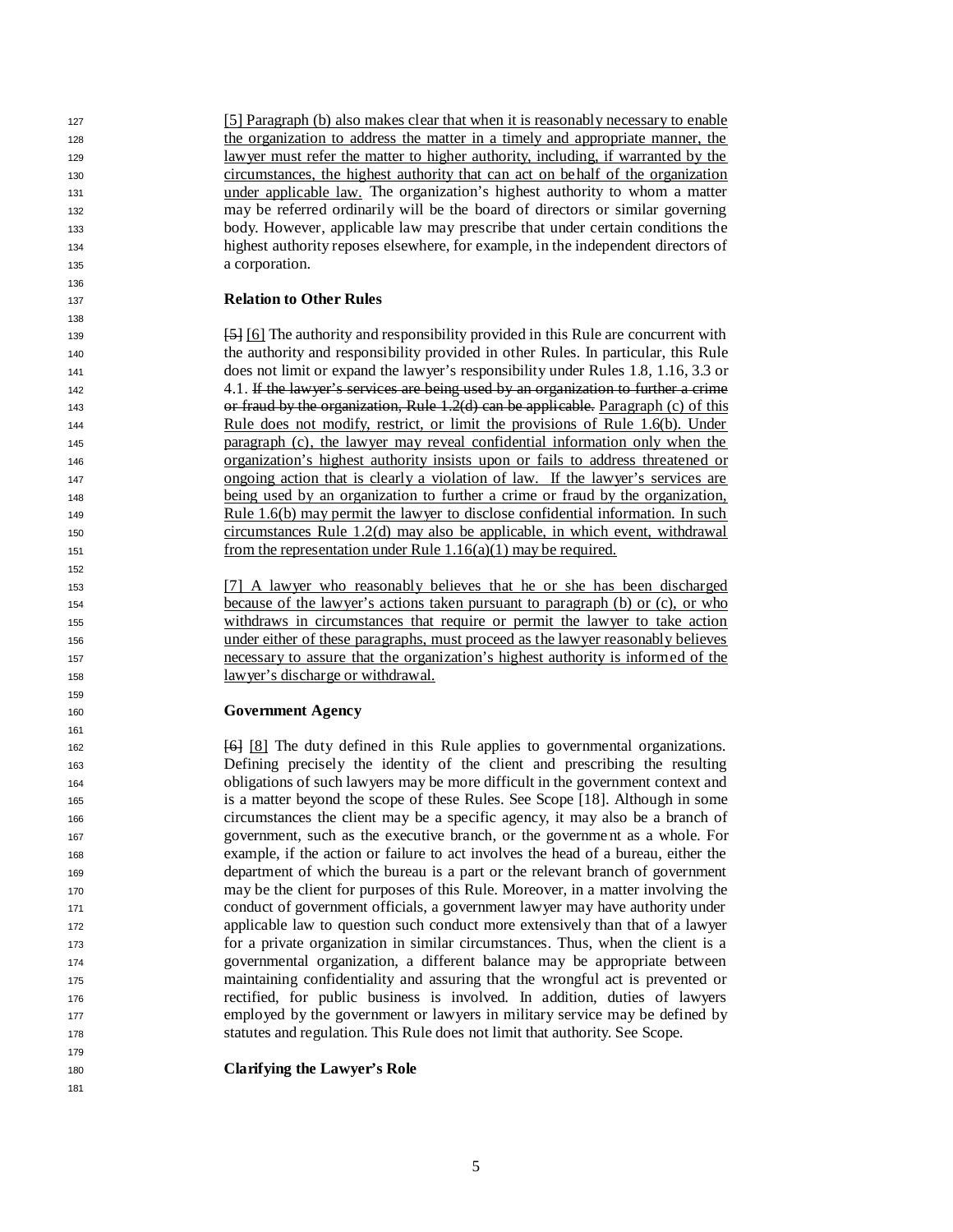| 182<br>183<br>184<br>185<br>186<br>187<br>188<br>189<br>190<br>191 | [7] [9] There are times when the organization's interest may be or become<br>adverse to those of one or more of its constituents. In such circumstances the<br>lawyer should advise any constituent, whose interest the lawyer finds adverse to<br>that of the organization of the conflict or potential conflict of interest, that the<br>lawyer cannot represent such constituent, and that such person may wish to<br>obtain independent representation. Care must be taken to assure that the<br>individual understands that, when there is such adversity of interest, the lawyer<br>for the organization cannot provide legal representation for that constituent<br>individual, and that discussions between the lawyer for the organization and the<br>individual may not be privileged. |
|--------------------------------------------------------------------|--------------------------------------------------------------------------------------------------------------------------------------------------------------------------------------------------------------------------------------------------------------------------------------------------------------------------------------------------------------------------------------------------------------------------------------------------------------------------------------------------------------------------------------------------------------------------------------------------------------------------------------------------------------------------------------------------------------------------------------------------------------------------------------------------|
| 192                                                                |                                                                                                                                                                                                                                                                                                                                                                                                                                                                                                                                                                                                                                                                                                                                                                                                  |
| 193                                                                | [8] [10] Whether such a warning should be given by the lawyer for the                                                                                                                                                                                                                                                                                                                                                                                                                                                                                                                                                                                                                                                                                                                            |
| 194<br>195                                                         | organization to any constituent individual may turn on the facts of each case.<br>Dual Representation                                                                                                                                                                                                                                                                                                                                                                                                                                                                                                                                                                                                                                                                                            |
| 196                                                                |                                                                                                                                                                                                                                                                                                                                                                                                                                                                                                                                                                                                                                                                                                                                                                                                  |
| 197                                                                | $\frac{[9]}{[11]}$ Paragraph $\left(\frac{e}{f}\right)$ recognizes that a lawyer for an organization may also                                                                                                                                                                                                                                                                                                                                                                                                                                                                                                                                                                                                                                                                                    |
| 198                                                                | represent a principal officer or major shareholder.                                                                                                                                                                                                                                                                                                                                                                                                                                                                                                                                                                                                                                                                                                                                              |
| 199                                                                |                                                                                                                                                                                                                                                                                                                                                                                                                                                                                                                                                                                                                                                                                                                                                                                                  |
| 200                                                                | <b>Derivative Actions</b>                                                                                                                                                                                                                                                                                                                                                                                                                                                                                                                                                                                                                                                                                                                                                                        |
| 201                                                                |                                                                                                                                                                                                                                                                                                                                                                                                                                                                                                                                                                                                                                                                                                                                                                                                  |
|                                                                    | [10] [12] Under generally prevailing law, the shareholders or members of a                                                                                                                                                                                                                                                                                                                                                                                                                                                                                                                                                                                                                                                                                                                       |
| 202                                                                |                                                                                                                                                                                                                                                                                                                                                                                                                                                                                                                                                                                                                                                                                                                                                                                                  |
| 203                                                                | corporation may bring suit to compel the directors to perform their legal                                                                                                                                                                                                                                                                                                                                                                                                                                                                                                                                                                                                                                                                                                                        |
| 204                                                                | obligations in the supervision of the organization. Members of unincorporated                                                                                                                                                                                                                                                                                                                                                                                                                                                                                                                                                                                                                                                                                                                    |
| 205                                                                | associations have essentially the same right. Such an action may be brought                                                                                                                                                                                                                                                                                                                                                                                                                                                                                                                                                                                                                                                                                                                      |
| 206                                                                | nominally by the organization, but usually is, in fact, a legal controversy over                                                                                                                                                                                                                                                                                                                                                                                                                                                                                                                                                                                                                                                                                                                 |
| 207                                                                | management of the organization.                                                                                                                                                                                                                                                                                                                                                                                                                                                                                                                                                                                                                                                                                                                                                                  |
| 208                                                                |                                                                                                                                                                                                                                                                                                                                                                                                                                                                                                                                                                                                                                                                                                                                                                                                  |
| 209                                                                | $[11]$ [13] The question can arise whether counsel for the organization may                                                                                                                                                                                                                                                                                                                                                                                                                                                                                                                                                                                                                                                                                                                      |
| 210                                                                | defend such an action. The proposition that the organization is the lawyer's                                                                                                                                                                                                                                                                                                                                                                                                                                                                                                                                                                                                                                                                                                                     |
| 211                                                                | client does not alone resolve the issue. Most derivative actions are a normal                                                                                                                                                                                                                                                                                                                                                                                                                                                                                                                                                                                                                                                                                                                    |
| 212                                                                | incident of an organization's affairs, to be defended by the organization's lawyer                                                                                                                                                                                                                                                                                                                                                                                                                                                                                                                                                                                                                                                                                                               |
| 213                                                                | like any other suit. However, if the claim involves serious charges of                                                                                                                                                                                                                                                                                                                                                                                                                                                                                                                                                                                                                                                                                                                           |
| 214                                                                | wrongdoing by those in control of the organization, a conflict may arise between                                                                                                                                                                                                                                                                                                                                                                                                                                                                                                                                                                                                                                                                                                                 |
| 215                                                                | the lawyer's duty to the organization and the lawyer's relationship with the                                                                                                                                                                                                                                                                                                                                                                                                                                                                                                                                                                                                                                                                                                                     |
| 216                                                                | board. In those circumstances, Rule 1.7 governs who should represent the<br>directors and the organization.                                                                                                                                                                                                                                                                                                                                                                                                                                                                                                                                                                                                                                                                                      |

8. Petitioner requests that the Court amend Rule 7.4's title, subsection (d), and its

Comments [3] and [4] to read as follows:

# **RULE 7.4: COMMUNICATION OF FIELDS OF PRACTICE AND SPECIALIZATION CERTIFICATION**

\* \* \*

223 (d) A lawyer shall not state or imply that a lawyer is certified as a specialist in a particular field of law, unless:

- 225 (1) the lawyer is certified as a specialist by an organization that is approved by an appropriate
- 226 state authority or that is accredited by the American Bar Association; and
- (2) the name of the certifying organization is clearly identified in the communication. and: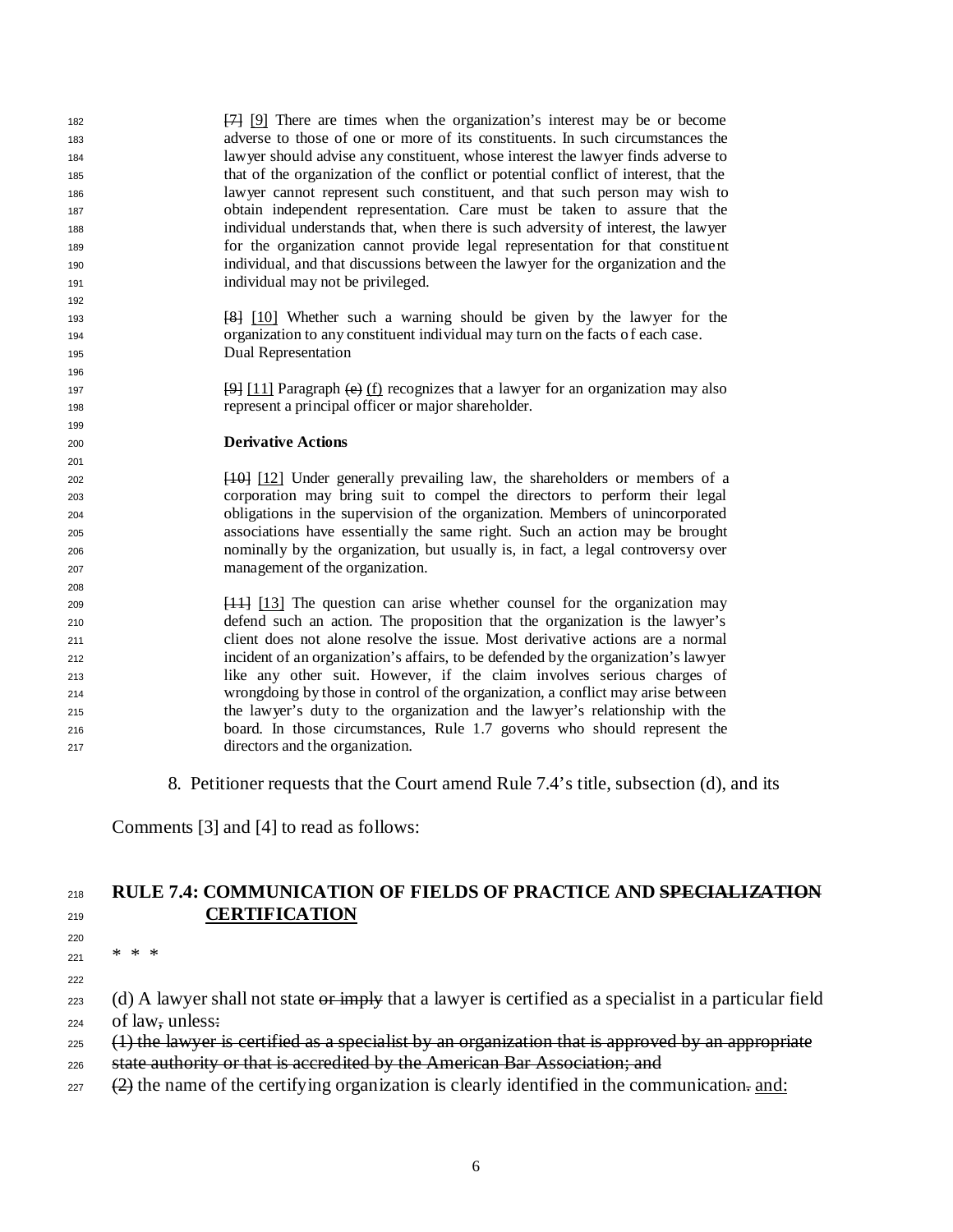| 230<br>231 | (2) if such certification is granted by an organization that is not accredited by the Minnesota                             |  |  |  |  |  |  |  |
|------------|-----------------------------------------------------------------------------------------------------------------------------|--|--|--|--|--|--|--|
|            |                                                                                                                             |  |  |  |  |  |  |  |
|            | Board of Legal Certification, the absence of accreditation is clearly stated in the communication,                          |  |  |  |  |  |  |  |
| 232        | and in any advertising subject to Rule 7.2, such statement appears in the same sentence that                                |  |  |  |  |  |  |  |
| 233        | communicates the certification.                                                                                             |  |  |  |  |  |  |  |
| 234        |                                                                                                                             |  |  |  |  |  |  |  |
| 235        | <b>Comment</b>                                                                                                              |  |  |  |  |  |  |  |
| 236        | * * *                                                                                                                       |  |  |  |  |  |  |  |
| 237        |                                                                                                                             |  |  |  |  |  |  |  |
| 238        | [3] Paragraph (d) permits a lawyer to state that the lawyer is certified as a                                               |  |  |  |  |  |  |  |
| 239        | specialist in a field of law if such certification is granted by an organization                                            |  |  |  |  |  |  |  |
| 240        | approved by an appropriate state authority or accredited by the American Bar                                                |  |  |  |  |  |  |  |
| 241        | Association or another organization, such as a state bar association, that is                                               |  |  |  |  |  |  |  |
| 242        | approved by the state authority to accredit organizations that certify lawyers as                                           |  |  |  |  |  |  |  |
| 243        | specialists that has been accredited by the Board of Legal Certification.                                                   |  |  |  |  |  |  |  |
| 244        | Certification signifies that an objective entity has recognized an advanced                                                 |  |  |  |  |  |  |  |
| 245        | degree of knowledge and experience in the specialty area greater than is                                                    |  |  |  |  |  |  |  |
| 246        | suggested by general licensure to practice law. Certifying organizations may be                                             |  |  |  |  |  |  |  |
| 247        | expected to apply standards of experience, knowledge and proficiency to insure                                              |  |  |  |  |  |  |  |
| 248        | that a lawyer's recognition as a specialist is meaningful and reliable. In order to                                         |  |  |  |  |  |  |  |
| 249        | insure that consumers can obtain access to useful information about an                                                      |  |  |  |  |  |  |  |
| 250        | organization granting certification, the name of the certifying organization must                                           |  |  |  |  |  |  |  |
| 251        | be included in any communication regarding the certification.                                                               |  |  |  |  |  |  |  |
| 252        |                                                                                                                             |  |  |  |  |  |  |  |
| 253        | [4] Lawyers may also be certified as specialists by organizations that either                                               |  |  |  |  |  |  |  |
| 254        | have not yet been accredited to grant such certification or have been                                                       |  |  |  |  |  |  |  |
| 255        | disapproved. In such instances, the consumer may be misled as to the                                                        |  |  |  |  |  |  |  |
| 256        | significance of the lawyer's status as a certified specialist. The Rule therefore                                           |  |  |  |  |  |  |  |
| 257        | requires that a lawyer who chooses to communicate recognition by such an                                                    |  |  |  |  |  |  |  |
| 258        | organization also clearly state the absence or denial of the organization's                                                 |  |  |  |  |  |  |  |
| 259        | authority to grant such certification. Because lawyer advertising through public                                            |  |  |  |  |  |  |  |
| 260        | media and written or recorded communications invites the greatest danger of                                                 |  |  |  |  |  |  |  |
| 261        | misleading consumers, the absence or denial of the organization's authority to                                              |  |  |  |  |  |  |  |
| 262        | grant certification must be clearly stated in such advertising in the same sentence<br>that communicates the certification. |  |  |  |  |  |  |  |
| 263        |                                                                                                                             |  |  |  |  |  |  |  |

9. The American Bar Association has continued to follow the progress of its Ethics 2000

initiative, and has maintains a website that is identified in the ABA Report attached hereto as

Exhibit B. A Table of Status of State Review of Professional Conduct Rules, from the ABA, is

attached hereto as Exhibit C.

Based upon the foregoing authorities, Petitioner MSBA requests that its proposed

modifications to Rules and Comments as set forth in paragraphs 6, 7 & 8, above be adopted as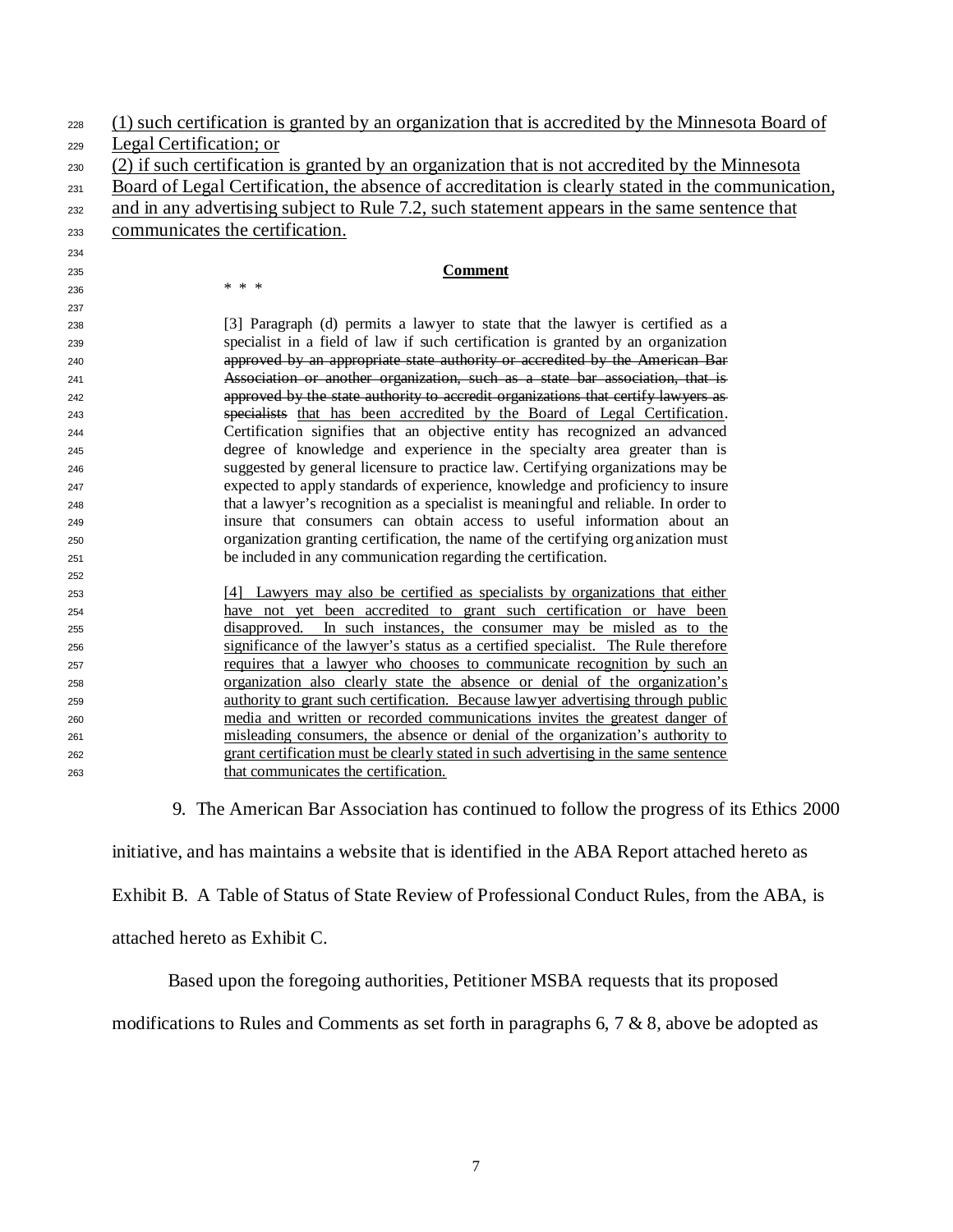part of the comprehensive amendments to the Minnesota Rules of Professional Conduct

requested in Petitioner's September 19, 2003, Petition in this matter.

Dated: January \_\_, 2004.

Respectfully submitted,

MINNESOTA STATE BAR ASSOCIATION

By \_\_\_\_\_\_\_\_\_\_\_\_\_\_\_\_\_\_\_\_\_\_\_\_\_\_\_\_\_\_\_\_\_

James L. Baillie (#3980) Its President

By \_\_\_\_\_\_\_\_\_\_\_\_\_\_\_\_\_\_\_\_\_\_\_\_\_\_\_\_\_\_\_\_\_

William J. Wernz (#11599X) Chair of the MSBA Task Force on the ABA Model Rules of Professional Conduct DORSEY & WHITNEY, LLP Suite 1500 50 South Sixth Street Minneapolis, MN 55402-1498 (612) 340-5679

MASLON EDELMAN BORMAN & BRAND, LLP

 $By$ 

David F. Herr (#44441) 3300 Wells Fargo Center 90 South Seventh Street Minneapolis, MN 55402-4140 (612) 672-8350

ATTORNEYS FOR PETITIONER Minnesota State Bar Association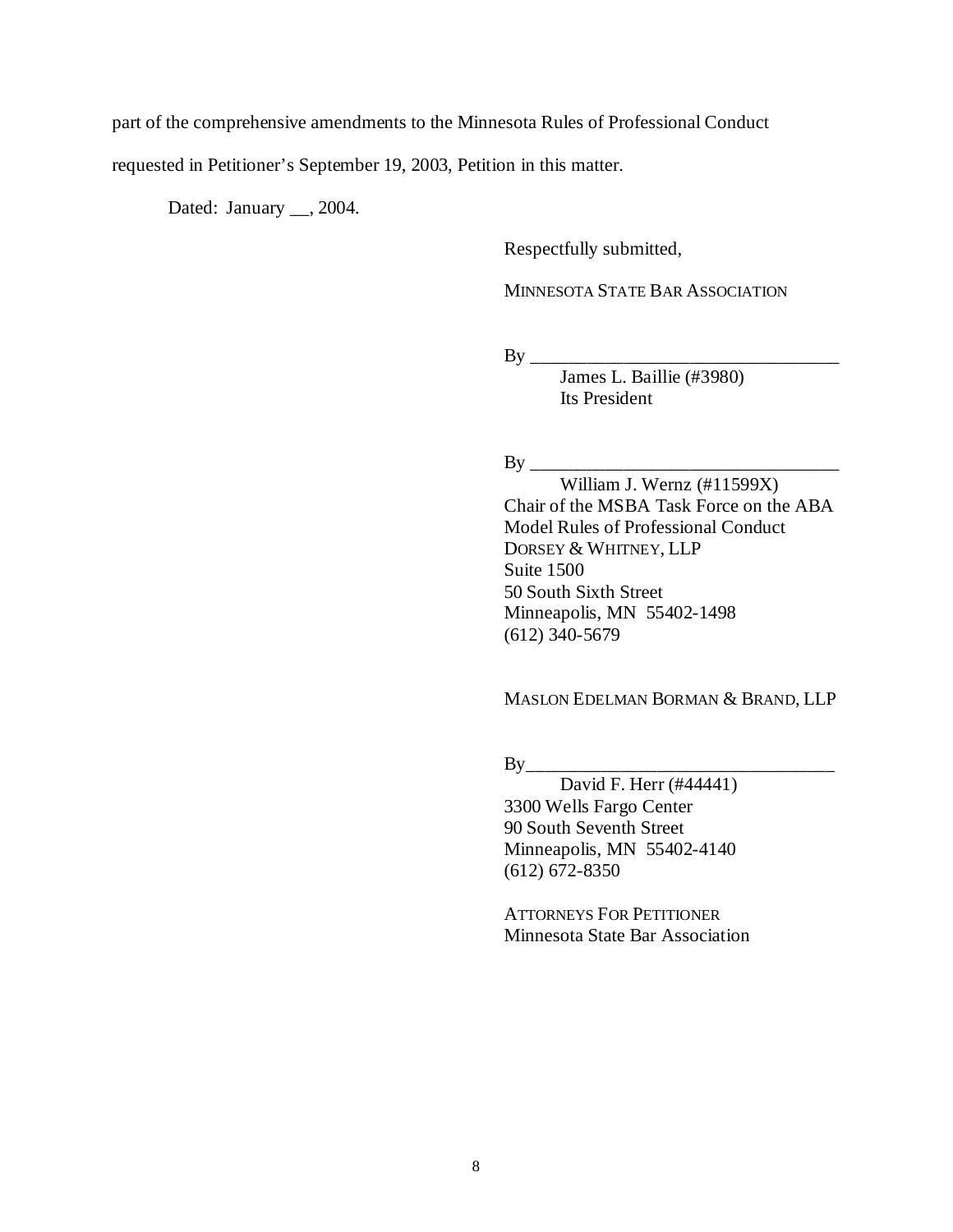September 2003

As of September 30, 2003, 49 states and the District of Columbia have committees reviewing their professional conduct rules in light of the Ethics 2000 changes to the ABA Model Rules of Professional Conduct. Contact information and status updates can be found at http://www.abanet.org/cpr/jclr/jclr\_home.html.

To date, 18 states have published reports from committees reviewing the changes to the Model Rules adopted by the ABA House of Delegates based on the recommendations of the Ethics 2000 Commission. (AZ, AR, DE, FL, IN, IA, LA, MD, MI, MN, MT, NJ, NC, OR, PA, SC, SD, VA) Of those states, four have adopted new rules: NC, effective 3/1/03; DE, effective 7/1/03; AZ, effective 12/1/03; and NJ, effective 9/10/03.

This paper provides a comparison of the state proposed rules or newly adopted rules with the ABA Model Rules in several important areas.

## Rule 1.0: Terminology

17 states, all except VA, have proposed rules that are substantially similar to the MR. Variations in the 17 states include definitions of additional terms and some changes to defined terms. Of the 17, all except FL have followed the new format of the Model Rules, changing the former Terminology Section into a Rule. All except IA have included the new term, "informed consent." IA retained "consents after disclosure" but uses as its definition the same language used in the Model Rules to define "informed consent."

VA has retained the old Model Rule with some variation.

Rule 1.2: Scope of Representation and Allocation of Authority Between Client and Lawyer Of the 18 states, all except IA and VA have proposed changes substantially similar to new paragraphs (a), allocation of authority, and (c), limitation of scope, in the Model Rules. NC does not require the client to give informed consent in (c).

Two states, IA and VA, follow the old Model Rule.

### Rule 1.4: Communication

13 states have proposed rules that are the same as new paragraph (a). Three others are substantially similar but slightly different: MD does not include (a)(2); NJ does not include  $(a)(1)$  or  $(a)(2)$ ; and MI adds as  $(a)(6)$  a requirement that the lawyer promptly notify the client of all settlement offers, case evaluations or plea bargains. AZ adds a new paragraph requiring a lawyer to inform the client of proffered plea agreements. Two states, IA and VA, follow the old Model Rule.

### Rule 1.5: Fees

14 states follow the amendments in paragraph (a) of the Model Rule. Of those, 3 states, ND, OR and PA use the same factors as the Model Rules but have different introductory language. The most common variation is to use the phrase "illegal or clearly excessive" rather than "unreasonable." Three additional states (IA, NJ and VA) include the same list of factors found in paragraph (a) but retained the old Model Rule language in the introduction. FL's rule is significantly different from the Model Rule.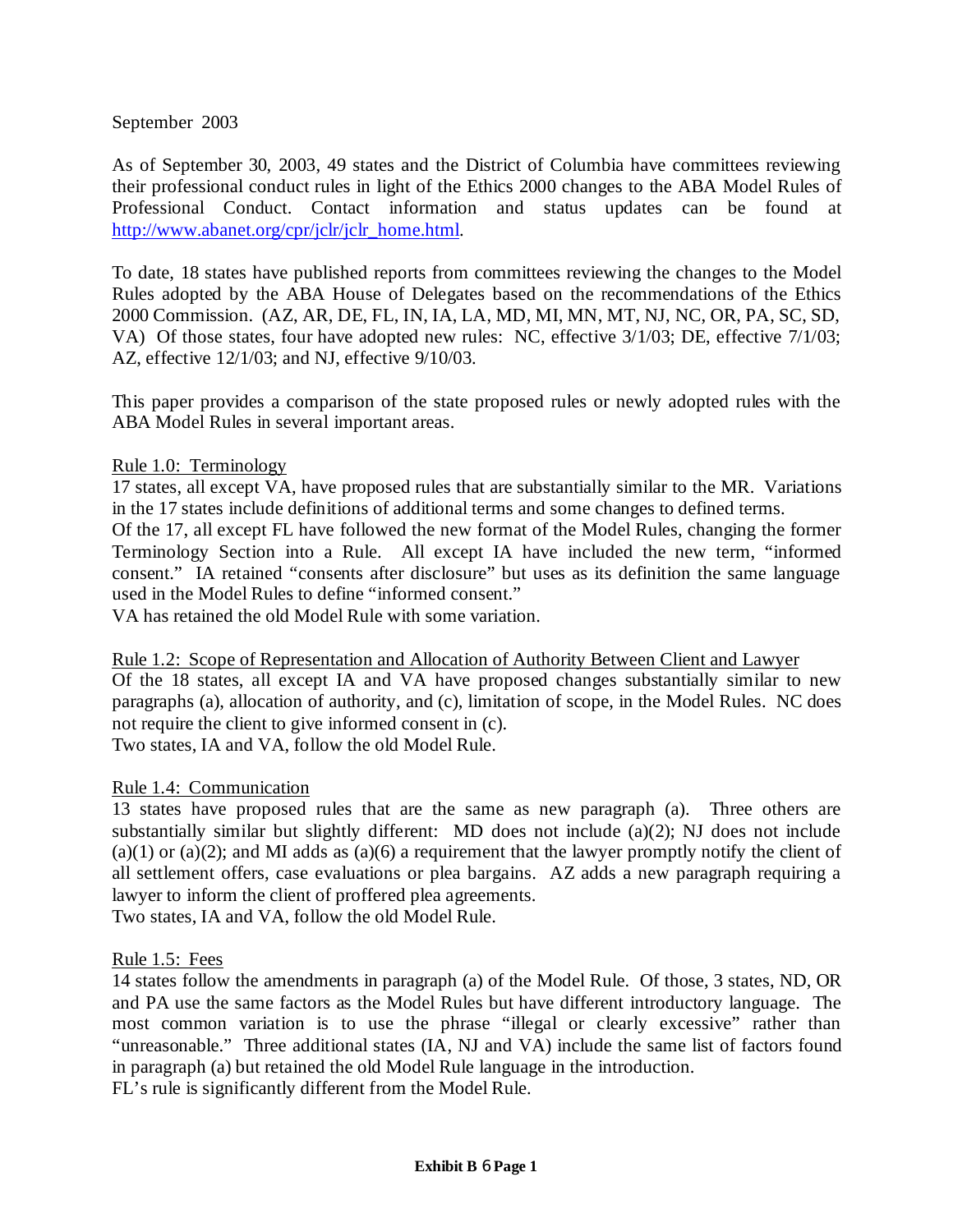16 states have followed the Model Rule changes in paragraph (b). Four of those, AZ, MT, NJ and SC, require fee agreements to be in writing. NC deleted any reference to changes in the basis or rate, and IA added a provision that changes in the basis or rate should be communicated *preferably in writing*.

Two states, PA and VA, follow the old Model Rule language in paragraph (b). One, PA, requires fee agreements to be in writing.

One state, OR, has no provision similar to paragraph (b).

13 states follow the Model Rules changes in paragraph (c). FL's rule is substantively similar but significantly more detailed. Three states, IA, PA and VA, follow the old Model Rule. One state, OR, has no provision similar to paragraph (c).

Rule 1.7: Conflict of Interest: Current Clients

All 18 states have followed the new format and essentially the new language of Rule 1.7. IN requires the writing to be signed by the client. PA does not require the consent to be confirmed in writing. VA replaces "informed consent, confirmed in writing" with "consents after consultation." FL, NJ and SC add provisions relating to common representation. IA and OR add provisions regarding related lawyers. IA also adds a provision related to dissolution of marriage proceedings.

### Rule 1.8(j): Prohibition regarding sexual relationships with clients

13 states have proposed adding new Model Rule 1.8(j) or an equivalent rule regarding sexual relationships with clients. Of those, three, IA, MN and OR, added additional provisions in (j). Five states, FL, LA, MD, MI and VA, did not add this provision.

### Rule 1.10: Imputation of Conflicts of Interest: General Rule

All of the states except VA added the new exception in 1.10(a) regarding imputation of personal interest conflicts.

11 of the 18 states, AZ, DE, IA, MD, MI, MN, MT, NJ, NC, OR and PA, include screening provisions in Rule 1.10. These vary in several respects but most require some kind of notice and most require that the lawyer be apportioned no part of the fee from the representation. MN, NC and OR do not include provisions relating to the apportionment of the fee. IA and MD do not include a provision relating to notice.

### Rule 1.18: Duties to Prospective Clients

All states except FL and VA proposed adding this new Rule. PA is still reviewing the rule.

Nine states, AR, DE, IN, LA, MD (no notice required), MI, MN, SD and SC (without the screening option, essentially follow the new Model Rule; while 6 states, AZ, IA, MT, NC (without the limitation on apportionment of fees), OR (without the limitation on apportionment of fees), and NJ, follow the earlier Ethics 2000 version of the Rule. The earlier version did not include the provision in  $(d)(2)$  requiring the lawyer to avoid exposure to more disqualifying information than was reasonably necessary to determine whether to represent the prospective client.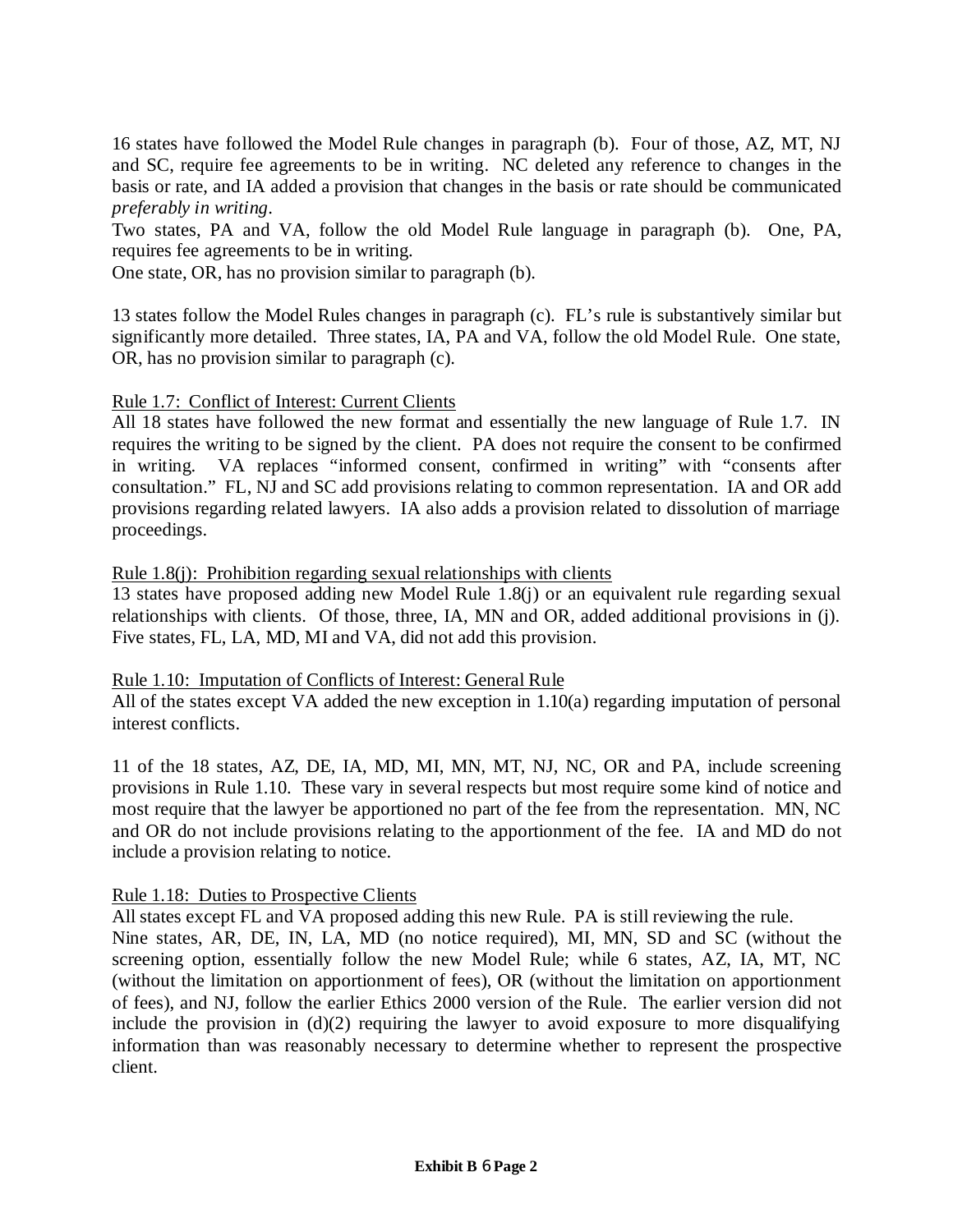## Rule 2.4: Lawyer Serving as Third-Party Neutral

All states except VA proposed adding this new Rule. Only two vary the language from the new Model Rule. MT adds a reference to "settlement masters" in paragraph (a), and requires in paragraph (b) that all parties be informed of the lawyer's focused role. OR's rule only refers to mediators and includes more detail regarding permissible activities of the mediator.

#### Rule 4.2: Communication with Person Represented by Counsel

14 states added "or court order" to their rule. Four states, AZ, AR, FL and VA, did not.

Only AZ has retained the term "party" in the text of the rule.

7 of the 18 states, FL, IA, LA, MD, NJ, NC and OR, have added additional provisions in Rule 4.2.

Rule 6.5: Nonprofit and Court-Annexed Limited Legal Services Programs All states except FL proposed adding this new Rule.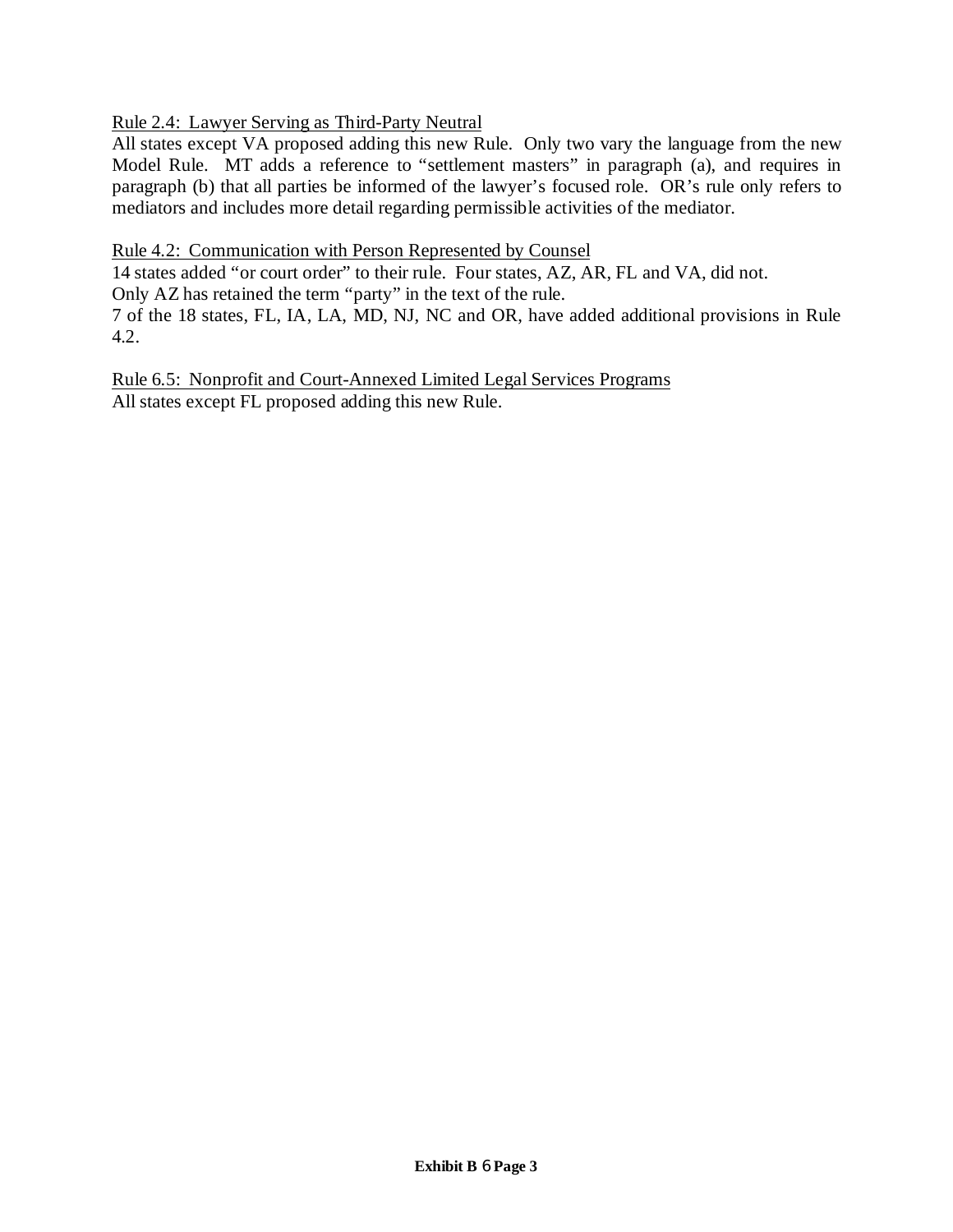# **STATUS OF STATE REVIEW OF PROFESSIONAL CONDUCT RULES**

| I.   | <b>State</b> | <b>Committee</b><br><b>Reviewing</b><br><b>Rules</b> | <b>Committee</b><br><b>Issued</b><br><b>Report</b> | <b>Supreme</b><br>Court<br><b>Approved</b><br><b>Rule</b><br>Amend-<br>ments | <b>Notes</b>                                                                                                                                   |
|------|--------------|------------------------------------------------------|----------------------------------------------------|------------------------------------------------------------------------------|------------------------------------------------------------------------------------------------------------------------------------------------|
| Π.   | Alabama      | X                                                    |                                                    |                                                                              | State Bar Committee on Disciplinary Rules and<br>Enforcement conducting review.                                                                |
| III. | Alaska       | X                                                    |                                                    |                                                                              | Bar Association Rules of Professional Conduct<br>Committee conducting review.                                                                  |
| IV.  | Arizona      |                                                      |                                                    | X                                                                            | Effective 12/1/03<br>http://www.supreme.state.az.us/media/pdf/test%20ul<br>e%2042%20%2043.pdf                                                  |
| V.   | Arkansas     |                                                      | X                                                  |                                                                              | Supreme Court considering State Bar Professional<br>Ethics<br>Committee<br>report.<br>http://www.arkbar.com/whats_new/new_model_rules<br>.html |
| a    | A. Californi | X                                                    |                                                    |                                                                              | State Bar Commission for the Revision of the Rules<br>of Professional Conduct conducting review.                                               |
| VI.  | Colorado     | X                                                    |                                                    |                                                                              | State Bar Ethics Committee conducting review.                                                                                                  |
| VII. | Connecticut  | X                                                    |                                                    |                                                                              | Bar Association Committee on Professional Ethics<br>conducting review.                                                                         |
|      | A. Delaware  |                                                      |                                                    | X                                                                            | Effective 7/1/03<br>http://courts.state.de.us/supreme/pdf/FinalDLRPCcle<br>an.pdf                                                              |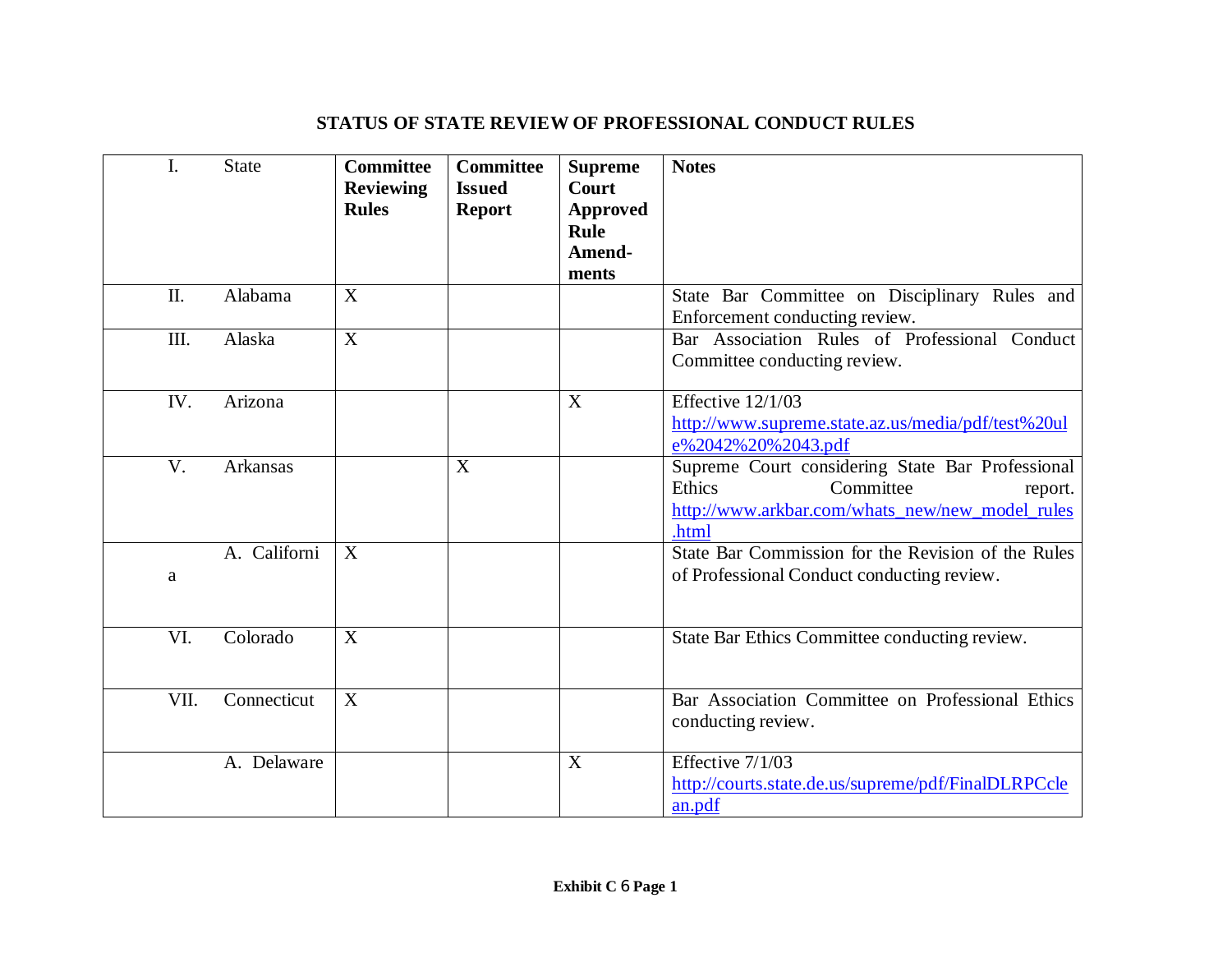| D.C.            | $\boldsymbol{\mathrm{X}}$ |                           | Rules of Professional Conduct Review Committee       |
|-----------------|---------------------------|---------------------------|------------------------------------------------------|
|                 |                           |                           | conducting review.                                   |
| Florida         |                           | X                         | Report of the State Bar Special Committee to Review  |
|                 |                           |                           | the ABA Model Rules out for public comment.          |
|                 |                           |                           | http://www.flabar.org/tfbtemplates.nsf/newwebsite?o  |
|                 |                           |                           | penframeset&frame=content&src=/tfb/TFBComm.ns        |
|                 |                           |                           | f/840090c16eedaf0085256b61000928dc/b08fd9c075        |
|                 |                           |                           | 4b9f6c85256cf700577362?OpenDocument                  |
| Georgia         |                           |                           | No review                                            |
| Hawaii          | X                         |                           | Disciplinary Board of Supreme Court Ethics 2000      |
|                 |                           |                           | Committee conducting review.                         |
| Idaho           | X                         |                           | State Bar Ethics 2000 Committee conducting review.   |
|                 |                           |                           | Updates at http://www2.state.id.us/isb/              |
| <b>Illinois</b> | $\boldsymbol{\mathrm{X}}$ |                           | Professional<br>Responsibility<br>Court<br>Supreme   |
|                 |                           |                           | Committee and State Bar Ethics 2000 Committee        |
|                 |                           |                           | conducting simultaneous reviews.                     |
| <b>Indiana</b>  |                           | X                         | State Bar Ethics 2000 Task Force has issued report.  |
|                 |                           |                           | http://www.inbar.org/content/news/article.asp?art=20 |
|                 |                           |                           | $\overline{0}$                                       |
| Iowa            |                           | $\boldsymbol{\mathrm{X}}$ | Supreme Court is considering report of Rules of      |
|                 |                           |                           | Professional Conduct Drafting Committee.             |
|                 |                           |                           | http://cartwright.drake.edu/gregory.sisk/IowaEthicsR |
|                 |                           |                           | ulesDrafting.html                                    |
| <b>Kansas</b>   |                           | $\boldsymbol{\mathrm{X}}$ | State Bar Ethics 2000 Review Task Force has issued   |
|                 |                           |                           | report.                                              |
| <b>Kentucky</b> | X                         |                           | State Bar Ethics Committee conducting review.        |
| Louisiana       |                           | X                         | Supreme Court is considering State Bar report.       |
|                 |                           |                           | http://216.116.171.141/ethics2000/                   |
| <b>Maine</b>    | X                         |                           | Supreme Court Advisory Committee on the Rules of     |
|                 |                           |                           | Professional Responsibility conducting review.       |
| <b>Maryland</b> |                           | $\overline{X}$            | Court of Appeals Ethics 2002 Committee has issued    |
|                 |                           |                           | for<br>draft<br>public<br>comment.                   |
|                 |                           |                           | http://www.courts.state.md.us/lawyersropc.html       |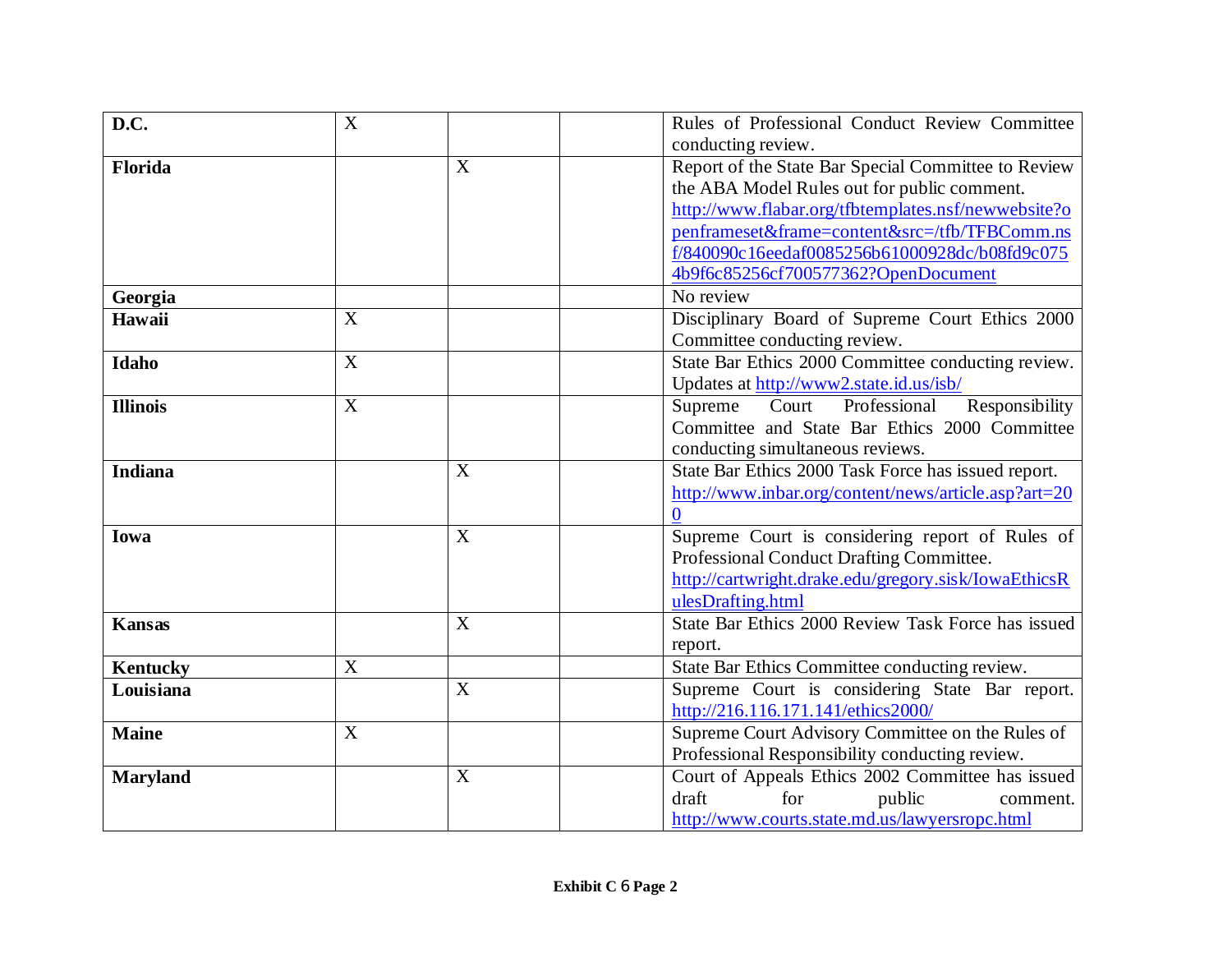| Massachusett<br>VIII. | X |   | Supreme Court Standing Committee on Rules of       |
|-----------------------|---|---|----------------------------------------------------|
| ${\bf S}$             |   |   | Professional Conduct conducting review.            |
|                       |   |   |                                                    |
| A. Michigan           |   | X | State Bar Ethics Committee has issued report to be |
|                       |   |   | considered by the Representative Assembly of the   |
|                       |   |   | State Bar.                                         |
|                       |   |   | http://www.michbar.org                             |
| <b>B.</b> Minnesot    |   | X | Supreme Court is considering State Bar Task Force  |
| a                     |   |   | report.                                            |
|                       |   |   | http://www2.mnbar.org/committees/task-force-aba-   |
|                       |   |   | rules/report.htm                                   |
| C. Mississip          | X |   | State Bar Committee conducting review. Supreme     |
| pi                    |   |   | Court approved changes to Rules 7.1, 7.2 and 8.5.  |
|                       |   |   | http://www.mssc.state.ms.us/news/sn104819.pdf      |
| D. Missouri           | X |   | Bar Special Committee conducting review.           |
|                       |   |   |                                                    |
|                       |   |   |                                                    |
| E. Montana            |   | X | State Bar Ethics Committee has issued report to be |
|                       |   |   | considered by the Board of Trustees.               |
|                       |   |   | http://www.montanabar.org/manuals/ethicsrulechang  |
|                       |   |   | es/introduction.html                               |
| F. Nebraska           | X |   | Subcommittee of State Bar Ethics Committee is      |
|                       |   |   | conducting review.                                 |
|                       |   |   |                                                    |
| G. Nevada             | X |   | State Bar Ethics 2000 Committee conducting review. |
| H. New                | X |   | Bar Association Ethics Committee<br>conducting     |
| Hampshire             |   |   | review.                                            |
|                       |   |   |                                                    |
|                       |   |   |                                                    |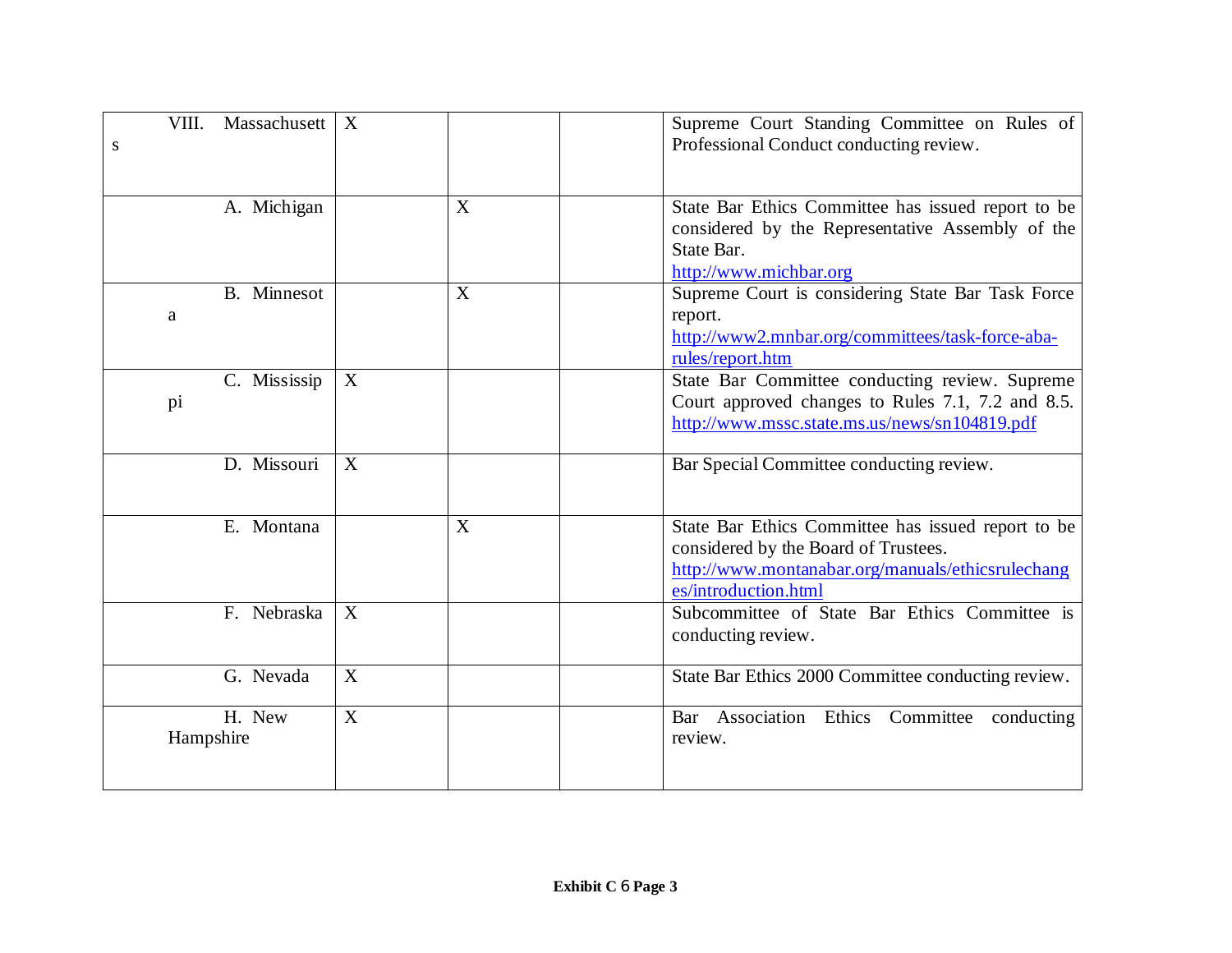| I. New<br>Jersey<br>J. New<br>Mexico | X |   | X | Supreme Court has issued revised Rules of<br>Profession Conduct. Effective 1/1/04.<br>http://www.judiciary.state.nj.us/notices/reports/admi<br>n-deter-rpcs.pdf<br>Supreme Court Code of Professional Conduct<br>Committee conducting review. |
|--------------------------------------|---|---|---|-----------------------------------------------------------------------------------------------------------------------------------------------------------------------------------------------------------------------------------------------|
|                                      |   |   |   |                                                                                                                                                                                                                                               |
| K. New<br>York                       | X |   |   | State Bar Association Committee on Standards of<br>Attorney Conduct conducting review.                                                                                                                                                        |
| L. North<br>Carolina                 |   |   | X | Effective 3/1/03<br>http://www.ncbar.com/home/proposed_rules.asp                                                                                                                                                                              |
| M. North<br>Dakota                   | X |   |   | Supreme Court and Sate Bar Association Joint<br>Committee on Attorney<br>Standards conducting<br>review.                                                                                                                                      |
| N. Ohio                              | X |   |   | Supreme Court Task Force conducting review.                                                                                                                                                                                                   |
| O. Oklahom<br>a                      | X |   |   | Rules<br>of<br>Professional<br>Committee<br>Conduct<br>conducting review.                                                                                                                                                                     |
| P. Oregon                            |   | X |   | State Bar House of Delegates approved proposed<br>changes. Now under consideration by Supreme<br>Court.<br>http://www.osbar.org/rulesregs/ProposedORPC15Jan<br>03.htm                                                                         |
| IX.<br>Pennsylvania                  |   | X |   | Bar Association House of Delegates has approved<br>amendments to be considered by the Supreme Court.                                                                                                                                          |